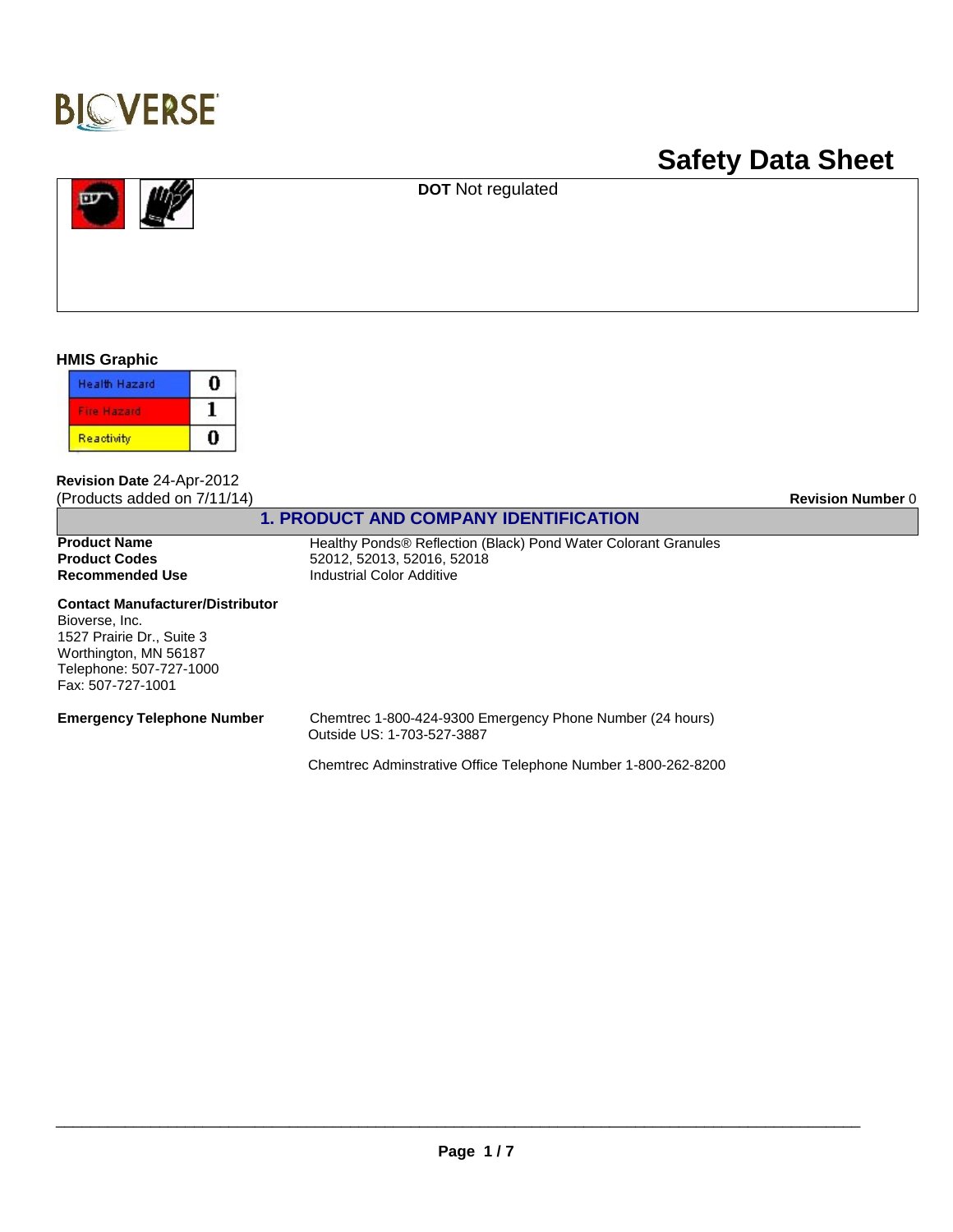| <b>2. HAZARDS IDENTIFICATION</b><br><b>Emergency Overview</b> The product contains no substances which at their given concentration, are considered to<br>be hazardous to health |                                                                                                                                                     |  |
|----------------------------------------------------------------------------------------------------------------------------------------------------------------------------------|-----------------------------------------------------------------------------------------------------------------------------------------------------|--|
|                                                                                                                                                                                  |                                                                                                                                                     |  |
| <b>OSHA Regulatory Status</b>                                                                                                                                                    | This material is not considered hazardous by the OSHA Hazard Communication Standard (29<br>CFR 1910.1200).                                          |  |
| <b>Potential Health Effects</b>                                                                                                                                                  |                                                                                                                                                     |  |
| <b>Principle Routes of Exposure</b>                                                                                                                                              | Eye contact, Skin contact, Inhalation                                                                                                               |  |
| <b>Acute Effects</b><br><b>Eyes</b>                                                                                                                                              | May cause slight irritation by mechanical action.                                                                                                   |  |
| <b>Skin</b><br><b>Inhalation</b><br>Ingestion                                                                                                                                    | Substance may cause slight skin irritation in sensitive individuals.<br>May be irritating to the respiratory tract.<br>May be harmful if swallowed. |  |
| <b>Chronic Effects</b>                                                                                                                                                           | Repeated contact may cause allergic reactions in very susceptible persons.                                                                          |  |
| <b>Aggravated Medical Conditions</b>                                                                                                                                             | Excessive dust may aggravate pre-existing lung disease.                                                                                             |  |
| <b>Interactions with Other Chemicals</b>                                                                                                                                         | No information available.                                                                                                                           |  |
| <b>Potential Environmental Effects</b>                                                                                                                                           | There is no known ecological information for this product.                                                                                          |  |

 $\Box$ 

## **3. COMPOSITION/INFORMATION ON INGREDIENTS**

## **Hazardous Components**

## **Non-Hazardous Components**

| <b>Chemical Name</b>        |                        | <b>CAS-No</b>                                                                                                                                                                      | Weight %    |
|-----------------------------|------------------------|------------------------------------------------------------------------------------------------------------------------------------------------------------------------------------|-------------|
| FD&C BLUE NO. 1 GRANULAR DM |                        | 3844-45-9                                                                                                                                                                          | Proprietary |
| FD&C RED NO. 40 GRANULAR    |                        | 25956-17-6                                                                                                                                                                         | Proprietary |
| FD&C YELLOW NO. 5 GRANULAR  |                        | 1934-21-0                                                                                                                                                                          | Proprietary |
|                             |                        | <b>4. FIRST AID MEASURES</b>                                                                                                                                                       |             |
| <b>Eve Contact</b>          |                        | Immediately flush with plenty of water. After initial flushing, remove any contact lenses and<br>continue flushing for at least 15 minutes. If symptoms persist, call a physician. |             |
| <b>Skin Contact</b>         |                        | To reduce coloration of the skin, wash off immediately with soap and plenty of water<br>removing all contaminated clothes and shoes to avoid coloration of the skin.               |             |
| <b>Inhalation</b>           |                        | Move to fresh air. If breathing is difficult provide oxygen.                                                                                                                       |             |
| Ingestion                   |                        | If the individual is conscious, clean mouth with water and afterwards drink plenty of water.<br>Consult a physician if necessary.                                                  |             |
| <b>Notes to Physician</b>   | Treat symptomatically. |                                                                                                                                                                                    |             |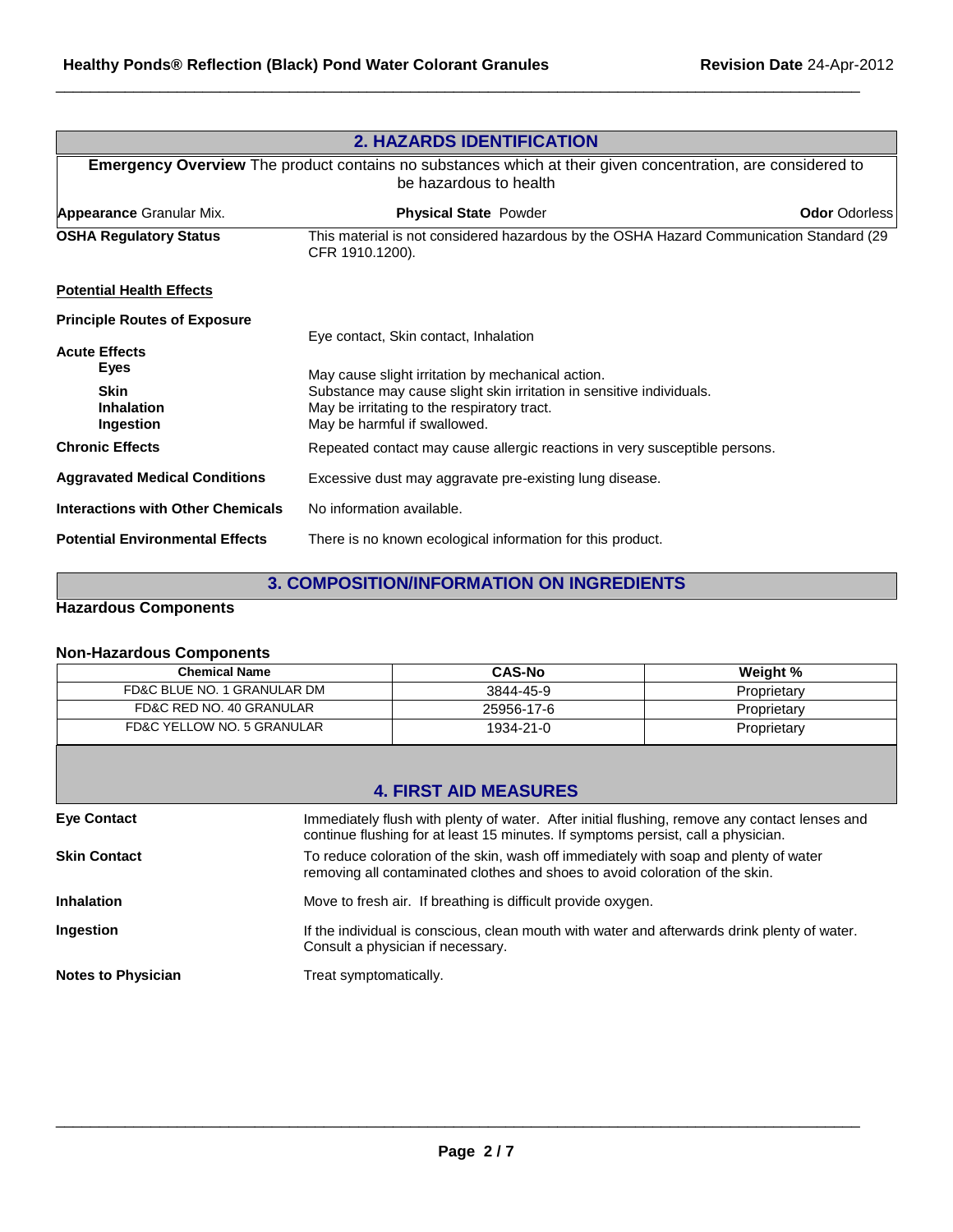## **5. FIRE-FIGHTING MEASURES**

 $\Box$ 

| <b>Flammability</b><br><b>Suitable Extinguishing Media</b>                                   | Non-Flammable<br>Use extinguishing measures that are appropriate to local<br>circumstances and the surrounding environment.                                                                                            |
|----------------------------------------------------------------------------------------------|------------------------------------------------------------------------------------------------------------------------------------------------------------------------------------------------------------------------|
| Unsuitable extinguishing media                                                               | Not available.                                                                                                                                                                                                         |
| <b>Hazardous Combustion Products</b>                                                         | The combustion of this product may emit obnoxious and toxic<br>fumes.                                                                                                                                                  |
| <b>Explosion Data</b><br>Sensitivity to static discharge<br>Sensitivity to mechanical impact | Material is not sensitive to static discharge. Material as with any<br>organic dust may be ignited by a static spark if extremely dusty<br>conditions are produced.<br>Material is not sensitive to mechanical impact. |
| Specific Hazards Arising from the Chemical                                                   | Keep product and empty container away from sources of heat.                                                                                                                                                            |
| <b>Protective Equipment and Precautior</b><br><b>Firefighters</b>                            | Use self-contained breathing apparatus and full protective<br>equipment.                                                                                                                                               |

|                                  | <b>6. ACCIDENTAL RELEASE MEASURES</b>                                                                                                                                                                                                                                                                                                                                                                                      |
|----------------------------------|----------------------------------------------------------------------------------------------------------------------------------------------------------------------------------------------------------------------------------------------------------------------------------------------------------------------------------------------------------------------------------------------------------------------------|
| <b>Personal Precautions</b>      |                                                                                                                                                                                                                                                                                                                                                                                                                            |
| <b>Environmental Precautions</b> | Ensure adequate ventilation. Avoid contact with the eyes to prevent irritation. Barriers and<br>protective equipment for the skin may be used to avoid discoloration. Use respiratory<br>protection if excessive dust will be created.<br>Prevent further leakage or spillage if safe to do so.                                                                                                                            |
| <b>Methods for Containment</b>   | No information available. Avoid creating airbourne dust to the extent feasible Sweep and<br>scoop up and place material in a bag and hold for waste disposal.                                                                                                                                                                                                                                                              |
| <b>Methods for Clean-up</b>      | Take up mechanically and collect in suitable container for disposal. Avoid dust formation. Take<br>precautionary measures against static discharges. Sweep or vacuum. Collect in a suitable<br>container. Water or other cleanser may be used to facilitate clean up of buildings or<br>equipment. Note: water contacting the product will be colored and should be disposed off in<br>accordance with local requirements. |
| <b>Other Information</b>         | Not applicable                                                                                                                                                                                                                                                                                                                                                                                                             |
|                                  | <b>7. HANDLING AND STORAGE</b>                                                                                                                                                                                                                                                                                                                                                                                             |
| <b>Handling</b>                  | Wear personal protective equipment. Avoid contact with skin and eyes. Do not breathe<br>vapours/dust. Avoid dust formation. Take precautionary measures against static discharges.<br>Dust is combustible. Therefore, keep concentrations below ignitable concentrations in<br>material handling equipment such as transfer lines and process equipment. Clean up residue<br>to avoid dust accumulation.                   |

**Storage** Keep containers tightly closed in a cool, well-ventilated place.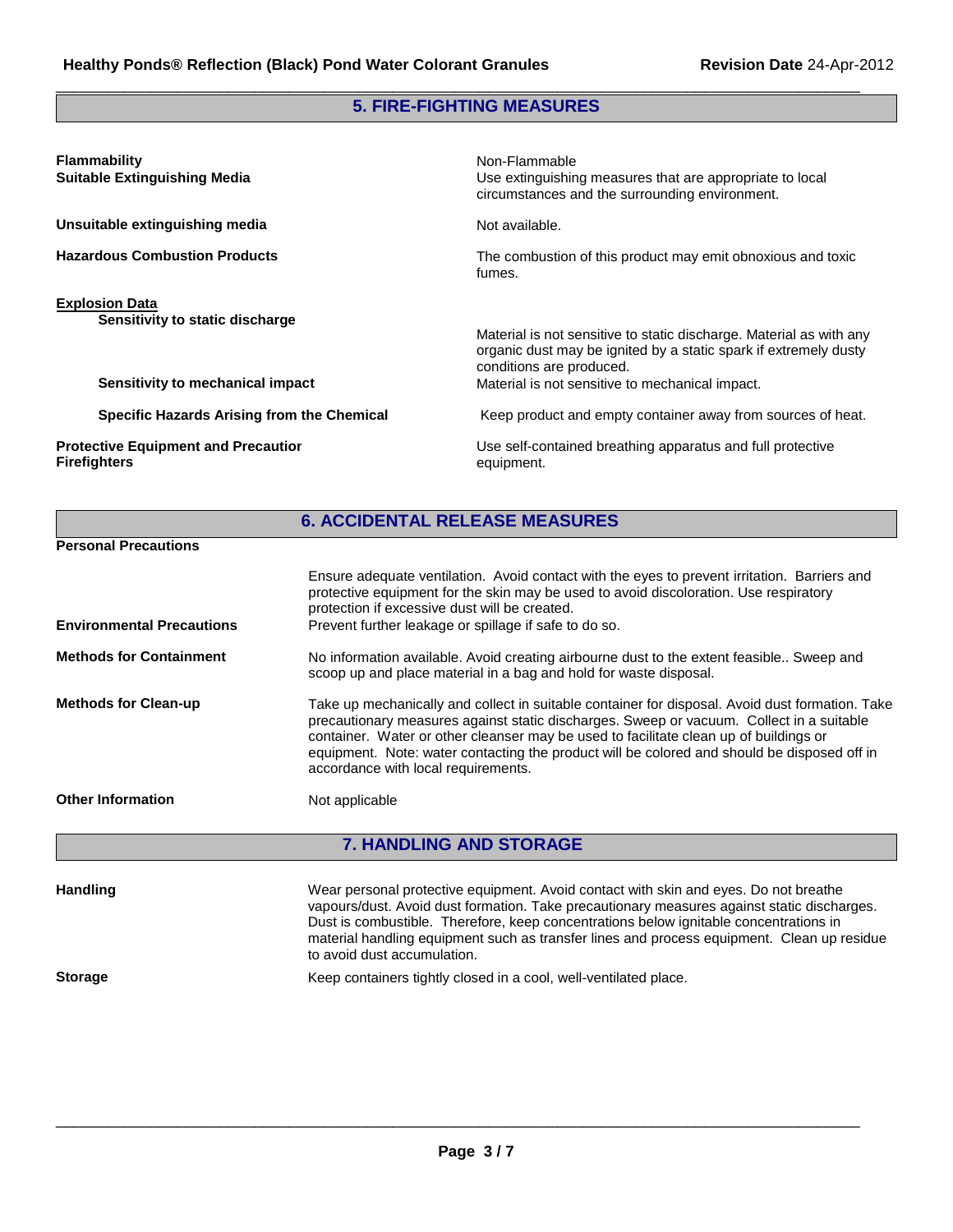## **8. EXPOSURE CONTROLS / PERSONAL PROTECTION**

 $\Box$ 

| <b>Exposure Guidelines</b><br><b>Engineering Measures</b><br><b>Personal Protective Equipment</b> | Minimize the creation of dust. Ensure adequate ventilation, especially in confined areas.                                                                                                             |
|---------------------------------------------------------------------------------------------------|-------------------------------------------------------------------------------------------------------------------------------------------------------------------------------------------------------|
| <b>Eye/face Protection</b>                                                                        | Safety glasses with side-shields.                                                                                                                                                                     |
| <b>Skin Protection</b><br><b>Respiratory Protection</b>                                           | Long sleeved clothing.<br>No special protective equipment required under conditions of normal use. If exposure to dust,<br>mist, and/or vapors is likely, a NIOSH approved respirator is recommended. |
| <b>General Hygiene Considerations</b>                                                             | Handle in accordance with good industrial hygiene and safety practice.                                                                                                                                |

## **9. PHYSICAL AND CHEMICAL PROPERTIES**

| Appearance<br><b>Physical State</b> | Granular Mix<br>Powder | Odor | Odorless |
|-------------------------------------|------------------------|------|----------|
|                                     |                        |      |          |

## **10. STABILITY AND REACTIVITY**

| <b>Chemical Stability</b>                 | Stable under normal conditions.                     |
|-------------------------------------------|-----------------------------------------------------|
| <b>Conditions to Avoid</b>                | Heat, flames and sparks. Avoid dust formation.      |
| <b>Incompatible Materials</b>             | No materials to be especially mentioned.            |
| <b>Hazardous Decomposition Products</b>   | None under normal use. Material is non-combustible. |
| <b>Possibility of Hazardous Reactions</b> | None under normal processing.                       |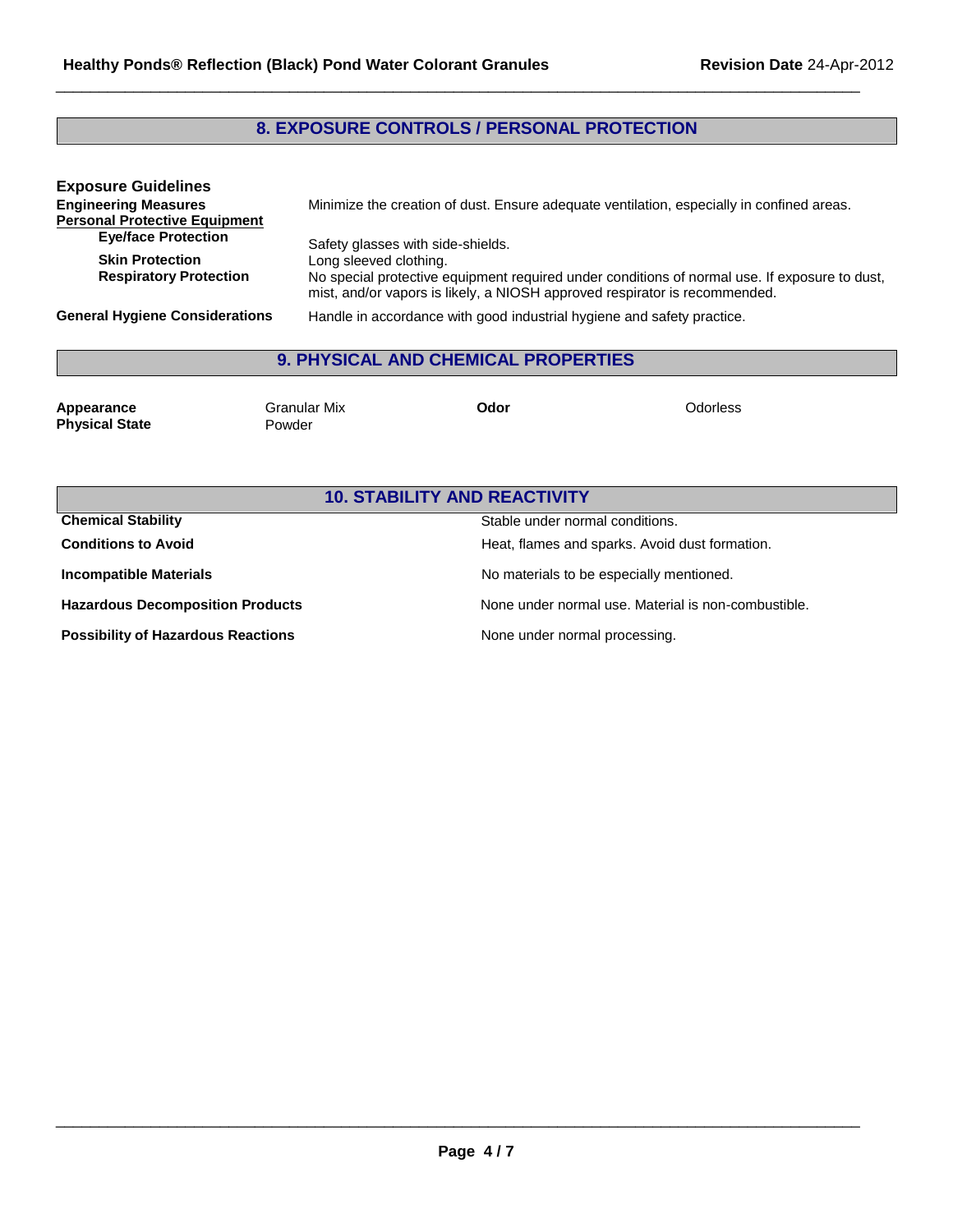## $\Box$ **11. TOXICOLOGICAL INFORMATION**

## **Acute Toxicity**

| <b>Component Information</b><br><b>Chronic Toxicity</b> |                                                                                   |
|---------------------------------------------------------|-----------------------------------------------------------------------------------|
| Carcinogenicity                                         | There are no known carcinogenic chemicals in this product                         |
| <b>Subchronic Toxicity</b>                              |                                                                                   |
| <b>Irritation</b><br><b>Corrosivity</b>                 | This powder may cause mechanical irritation on contact with eye.<br>Not available |
| <b>Sensitization</b>                                    | Not available                                                                     |
| <b>Neurological Effects</b>                             | Not available                                                                     |
| <b>Mutagenic Effects</b>                                | Not available                                                                     |
| <b>Reproductive Effects</b>                             | Not available                                                                     |
| <b>Developmental Effects</b>                            | Not available                                                                     |
| <b>Target Organ Effects</b>                             | Not available                                                                     |

## **12. ECOLOGICAL INFORMATION**

| <b>Ecotoxicity</b>                                                      |                                |
|-------------------------------------------------------------------------|--------------------------------|
| No information available                                                |                                |
| <b>Persistence/Degradability</b><br><b>Bioaccumulation/Accumulation</b> | Not available<br>Not available |
| <b>Mobility in Environmental Media</b>                                  | Not available                  |

## **13. DISPOSAL CONSIDERATIONS**

| <b>Waste Disposal Method</b>  | Dispose of in accordance with local regulations.                                  |
|-------------------------------|-----------------------------------------------------------------------------------|
| <b>Contaminated Packaging</b> | Empty containers should be taken for local recycling, recovery or waste disposal. |
| <b>US EPA Waste Number</b>    | Not available                                                                     |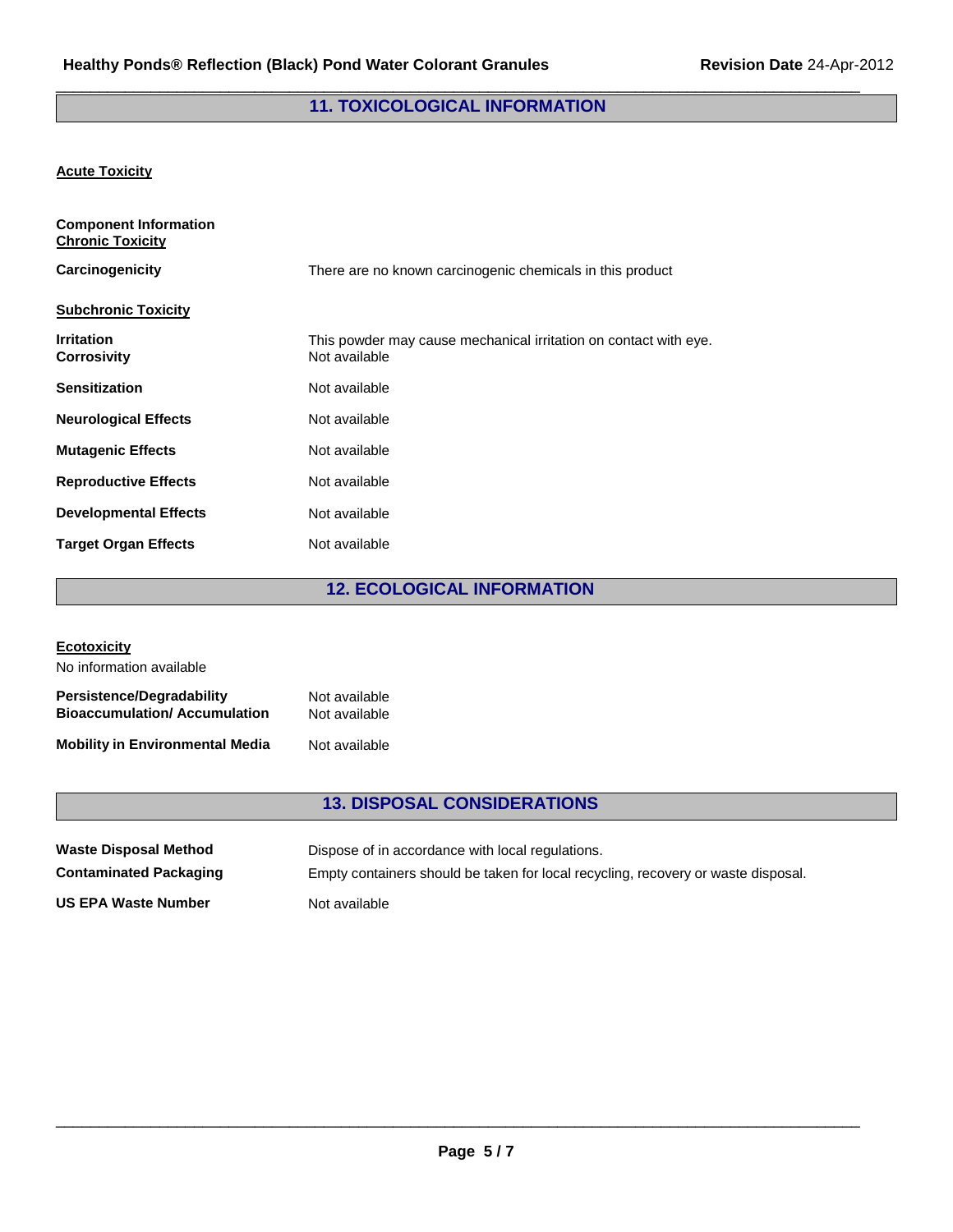| <b>14. TRANSPORT INFORMATION</b>  |               |  |
|-----------------------------------|---------------|--|
| <b>DOT</b>                        | Not regulated |  |
| <b>IATA</b>                       | Not regulated |  |
| <b>IMDG/IMO</b>                   | Not regulated |  |
| <b>15. REGULATORY INFORMATION</b> |               |  |
| <b>International Inventories</b>  |               |  |

\_\_\_\_\_\_\_\_\_\_\_\_\_\_\_\_\_\_\_\_\_\_\_\_\_\_\_\_\_\_\_\_\_\_\_\_\_\_\_\_\_\_\_\_\_\_\_\_\_\_\_\_\_\_\_\_\_\_\_\_\_\_\_\_\_\_\_\_\_\_\_\_\_\_\_\_\_\_\_\_\_\_\_\_\_\_\_\_\_\_\_\_\_

#### **Hazardous Components Non-Hazardous Components**

| <u>HUIFIIQLAHUUUS OOIIIDOIIUIIU</u>            |             |            |             |  |                      |             |              |             |              |             |              |
|------------------------------------------------|-------------|------------|-------------|--|----------------------|-------------|--------------|-------------|--------------|-------------|--------------|
| <b>Chemical Name</b>                           | <b>TSCA</b> | <b>DSL</b> | <b>NDSL</b> |  | <b>EINECS ELINCS</b> | <b>ENCS</b> | <b>CHINA</b> | <b>KECL</b> | <b>PICCS</b> | <b>AICS</b> | <b>FIFRA</b> |
| <b>FD&amp;C BLUE NO. 1 GRANULAR  </b><br>DM    |             | ◡<br>∧     |             |  |                      |             | ⌒            | ∧           |              |             |              |
| FD&C RED NO. 40<br><b>GRANULAR</b>             |             | v          |             |  |                      |             | ⌒            | ∧           |              |             |              |
| FD&C<br><b>YELLOW</b><br>NO.<br>5.<br>GRANULAR |             |            |             |  |                      |             | ⌒            | ∧           |              |             |              |
| $\overline{11}$                                |             |            |             |  |                      |             |              |             |              |             |              |

#### **USA**

## **Federal Regulations**

| SARA 311/312 Hazardous Categorization                                      |           |
|----------------------------------------------------------------------------|-----------|
| <b>Acute Health Hazard</b>                                                 | N٥        |
| <b>Chronic Health Hazard</b>                                               | No        |
| <b>Fire Hazard</b>                                                         | <b>No</b> |
| <b>Sudden Release of Pressure Hazard</b>                                   | Nο        |
| <b>Reactive Hazard</b>                                                     | Nο        |
| Clean Air Act, Section 112 Hazardous Air Pollutants (HAPs) (see 40 CFR 61) |           |
|                                                                            |           |

#### **State Regulations**

#### **California Proposition 65**

This product does not contain any Proposition 65 chemicals.

## **State Right-to-Know**

## **Canada**

This product has been classified in accordance with the hazard criteria of the Controlled Products Regulations (CPR) and the MSDS contains all the information required by the CPR.